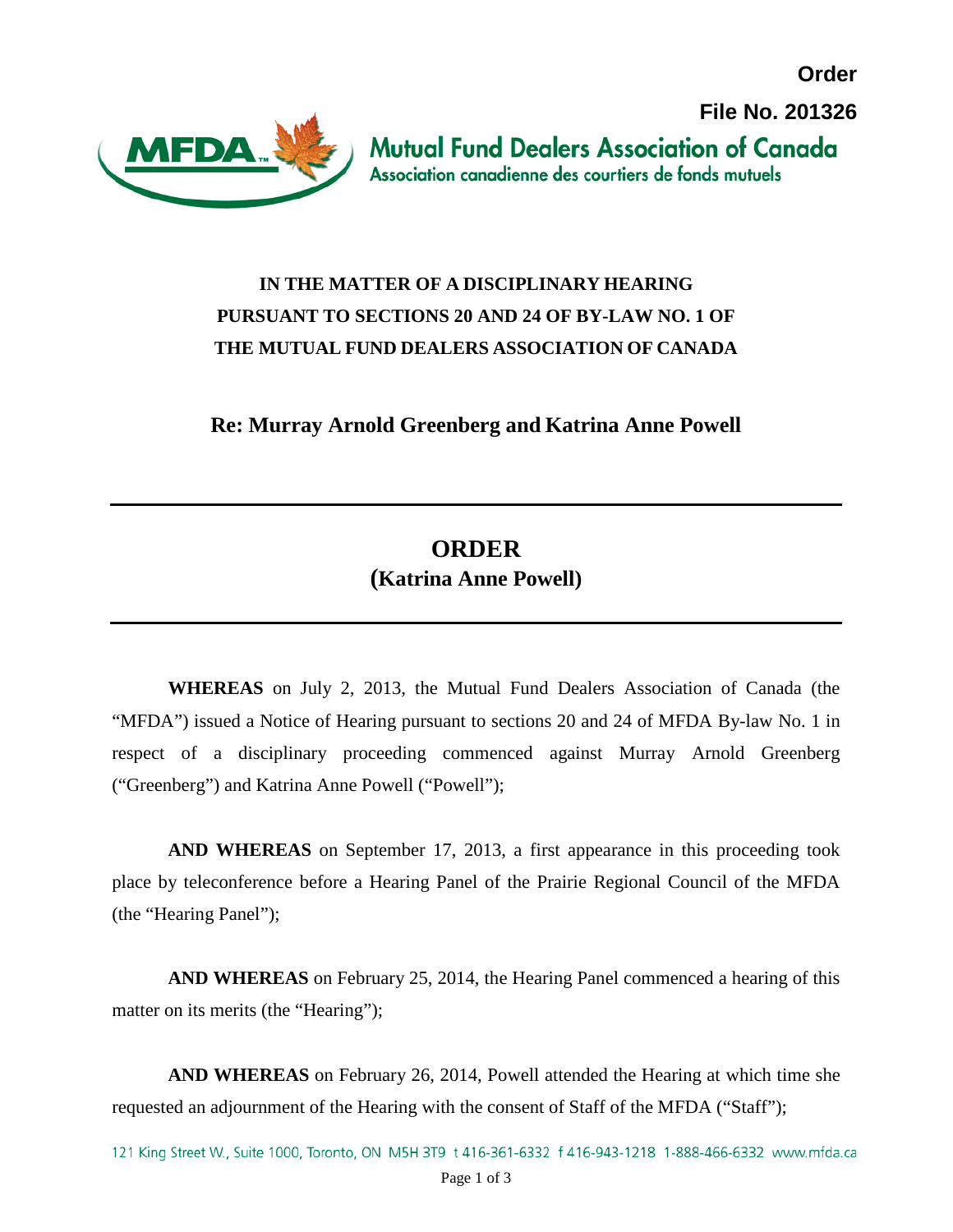**AND WHEREAS** the Hearing was continued on May 8, 2014;

**AND WHEREAS** Powell did not attend at the Hearing; was not represented by counsel at the Hearing; and did not otherwise participate in the Hearing;

**AND WHEREAS** upon reading the Affidavit of Alan Currie sworn February 21, 2014, and the exhibits attached thereto, and upon hearing the submissions of counsel for Staff, no none appearing on behalf of Powell, the Hearing Panel is of the opinion that:

a) Between September 2005 and July 2009, Powell failed to fulfill her supervisory responsibilities as a branch manager by permitting, acquiescing in or facilitating the sale or referral of investment products by Greenberg outside the Member, contrary to MFDA Rule 2.5.3(b), MFDA Policy No. 2 and MFDA Rule 2.1.1.

## **IT IS HEREBY ORDERED THAT**:

1. Powell shall be permanently prohibited from conducting securities related business while in the employ of, or associated with, any MFDA Member, pursuant to s.24.1.1(e) of MFDA Bylaw No. 1;

2. Powell shall pay costs in the amount of \$5,000, pursuant to s.24.2 of MFDA By-law No. 1; and

3. If at any time a non-party to this proceeding requests production of, or access to, any materials filed in, or the record of, this proceeding, including all exhibits and transcripts, then the MFDA Corporate Secretary shall not provide copies of, or access to, the requested documents to the non-party without first redacting from them any and all intimate financial or personal information, pursuant to Rules 1.8(2) and (5) of the MFDA *Rules of Procedure*.